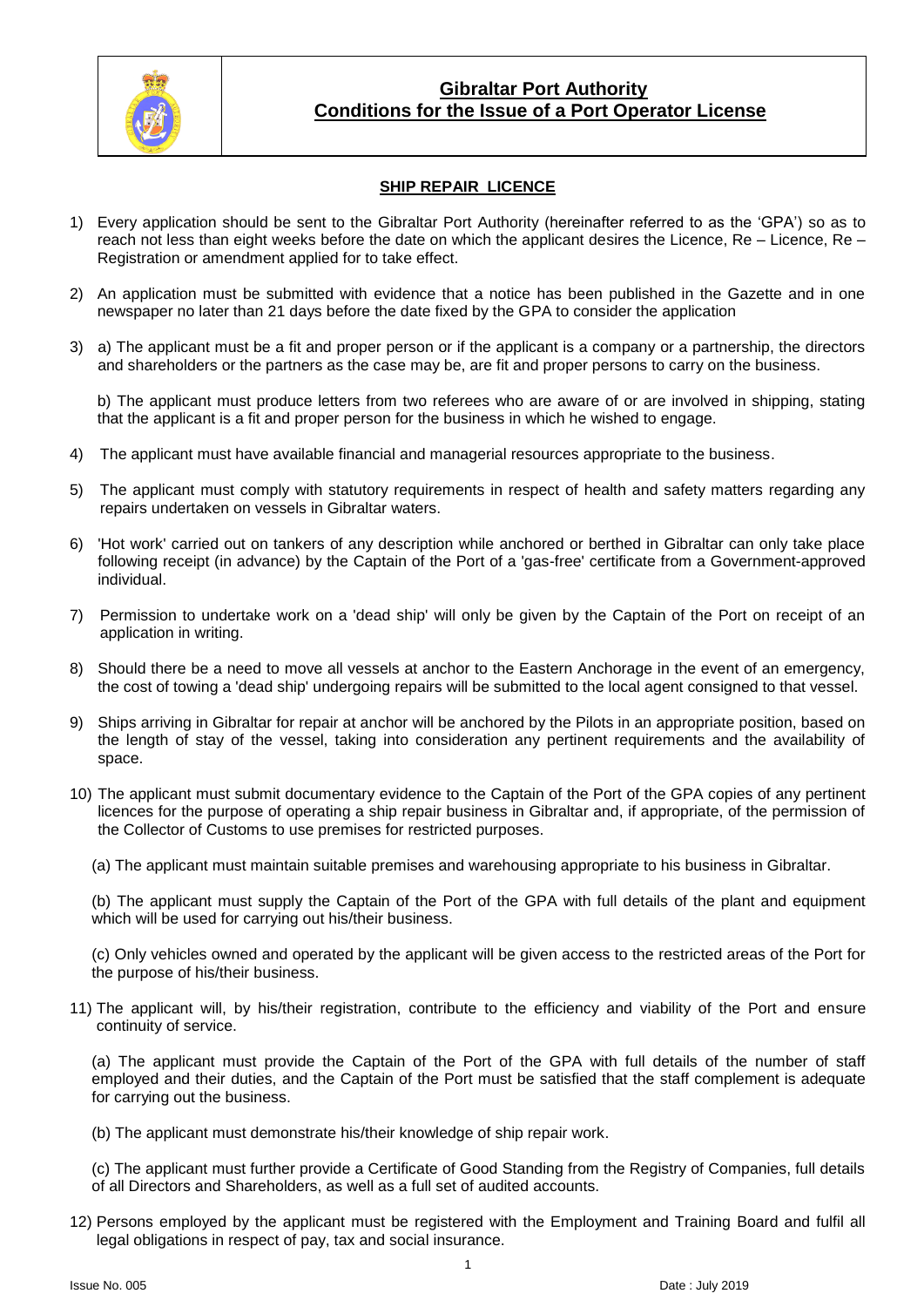

## **Gibraltar Port Authority Conditions for the Issue of a Port Operator License**

- 13) Prior to the issue of a licence, the applicant must produce documentary evidence to the satisfaction of the Captain of the Port that insurance has been taken out against both personal injury and damage to vessels or property and that third party liability cover is also in place at a minimum level set by the Gibraltar Port Authority. Additional insurance conditions must also be included as per our published 'Insurance Conditions'.
- 14) The applicant must abide by the Port Rules and the authority of the Captain of the Port and be cognisant of all ISPS requirements.
- 15) If the Captain of the Port of the GPA believes that any of the above conditions are not met to his satisfaction, he may suspend or withdraw a licence at any time.
- 16) A Port Operator Licence holder must settle all port dues, levies and fees within 30 days of billing, and in default, the licence may be suspended or revoked.
- 17) A port operator may only carry out activities within the Port for the class or classes of activities for which he is licensed
- 18) A Port Operator Licence is valid for twelve months and must be renewed annually.
- 19) An applicant shall, within seven days of being notified that he/they have been licensed or re licensed by the Authority, send to the GPA such particulars as may be prescribed in respect of all appropriate Port Workers employed by him with an application that they be registered or re-registered as Port Workers.
- 20)a) Charges for Port Operations:

| On first registration as a Port Operator, for an operator first registered after 3 May 2001 a $\mid$ £ 1,000 |         |
|--------------------------------------------------------------------------------------------------------------|---------|
| one off fee                                                                                                  |         |
| An Annual Re- Registration fee as a Port Operator                                                            | £100    |
| An Annual fee for a Ship Repair Licence                                                                      | £ 1,000 |

(b) Fees for registration and re – registration of Port Workers:

| e for Registration of a Port Worker<br>Annual<br>tee | ∼ |
|------------------------------------------------------|---|
| Annual fee for Re - Registration of a Port Worker    |   |

(c) Fees for Certificates and licenses:

| Fees for the Issue or Renewal of a certificate of registration as a Port Operator | £5 |
|-----------------------------------------------------------------------------------|----|
| Fee for the Issue or Renewal of a certificate of registration as a Port Worker    | £5 |
| Fee for the Issue of a duplicate certificate                                      | £5 |
| Fee for the Endorsement of a certificate of registration                          | £5 |
| Fee for the Amendment of a certificate of registration                            | £5 |

(d) Fees for Inspection and Copies:

| Fee for Inspection of a licence                      | £ 10 |
|------------------------------------------------------|------|
| Fee for a certified copy of a licence or certificate |      |
| Fee for inspection of an application                 |      |
| Fee for a copy of an application                     |      |

21) The Captain of the Port of the Gibraltar Port Authority reserves the right to amend the conditions for issue of a Port Operator Licence at any time.